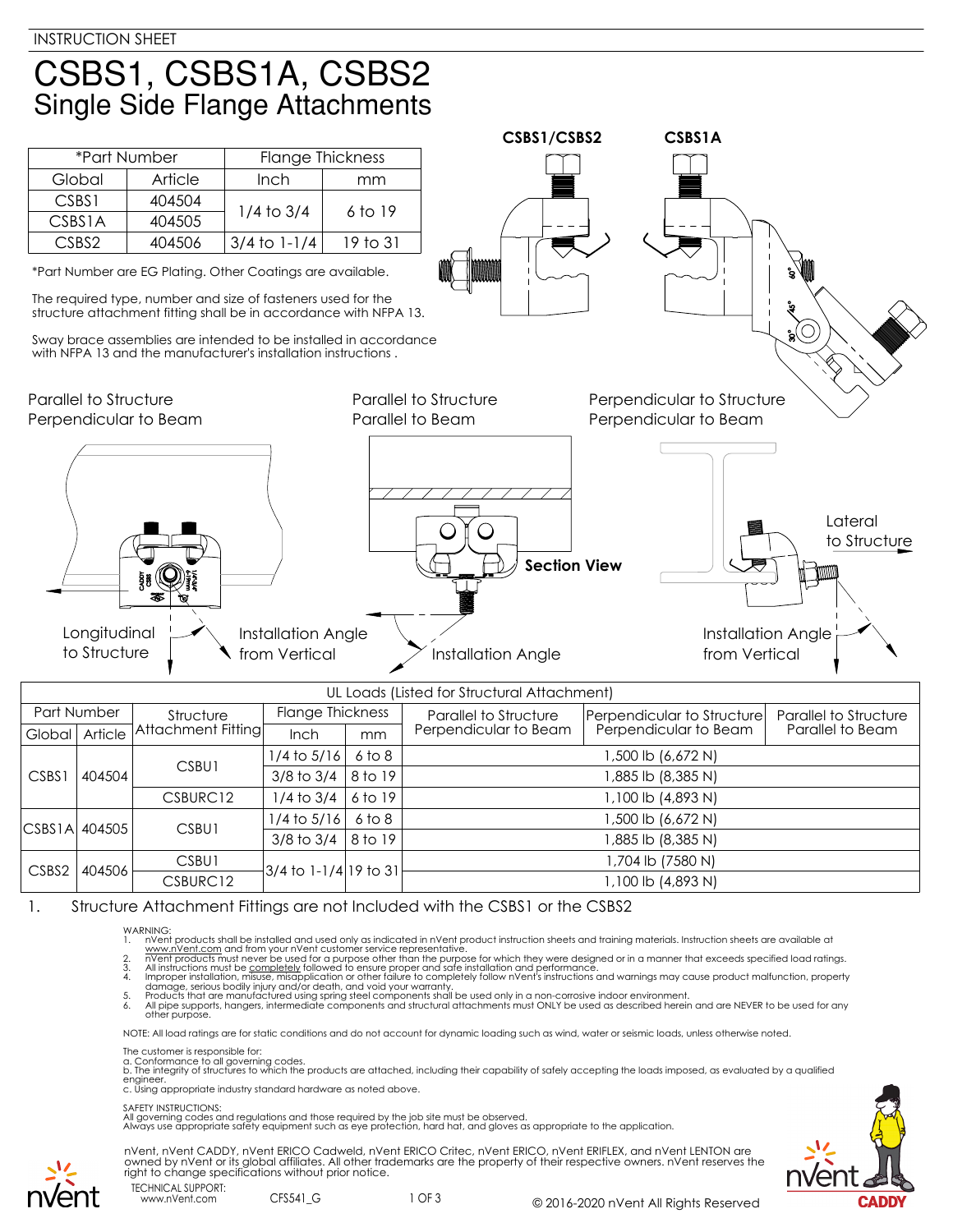## INSTRUCTION SHEET

| Part Number       |         |              | FM Horizontal Load Ratings |                          |                          |                          |  |  |  |
|-------------------|---------|--------------|----------------------------|--------------------------|--------------------------|--------------------------|--|--|--|
| Global            | Article | Orientation  | Installation Angle         |                          |                          |                          |  |  |  |
|                   |         |              | $30^\circ$ - 44 $^\circ$   | $45^\circ$ - 59 $^\circ$ | $60^\circ$ - 74 $^\circ$ | $75^\circ$ - 90 $^\circ$ |  |  |  |
| CSBS1             | 404504  |              | 850 lb                     | 1780 lb                  | 2,770 lb                 | 2,840 lb                 |  |  |  |
| <b>CSBS1A</b>     | 404505  | Lateral      | (3,780 N)                  | (7,910 N)                | (12,320 N)               | (12,630 N)               |  |  |  |
| CSBS2             | 404506  |              | J.220 lb<br>(5,420 N)      | $2,140$ lb<br>(9,510 N)  | 2,580 lb<br>(11, 470 N)  | 2,870 lb<br>(12,760 N)   |  |  |  |
| CSBS1             | 404504  | Longitudinal | 880 lb                     | 1,430 lb                 | 2,020 lb                 | 2,410 lb                 |  |  |  |
| <b>CSBS1A</b>     | 404505  |              | (3910 N)                   | (6,360 N)                | (8,980 N)                | (10,720 N)               |  |  |  |
| CSBS <sub>2</sub> | 404506  |              | 1,100 lb<br>(4,890 N)      | l ,820 lb<br>(8,090 N)   | $2,190$ lb<br>(9,740 N)  | 2,680 lb<br>(11,920 N)   |  |  |  |

1. FM Approved when used with 1", 1-1/4", 1-1/2", or 2" (DN25, DN32, DN40, DN50) NPS Schedule 40, GB/T 3091, EN 10255 (Heavy), AS 1074 Heavy or JIS G3454 brace pipe.